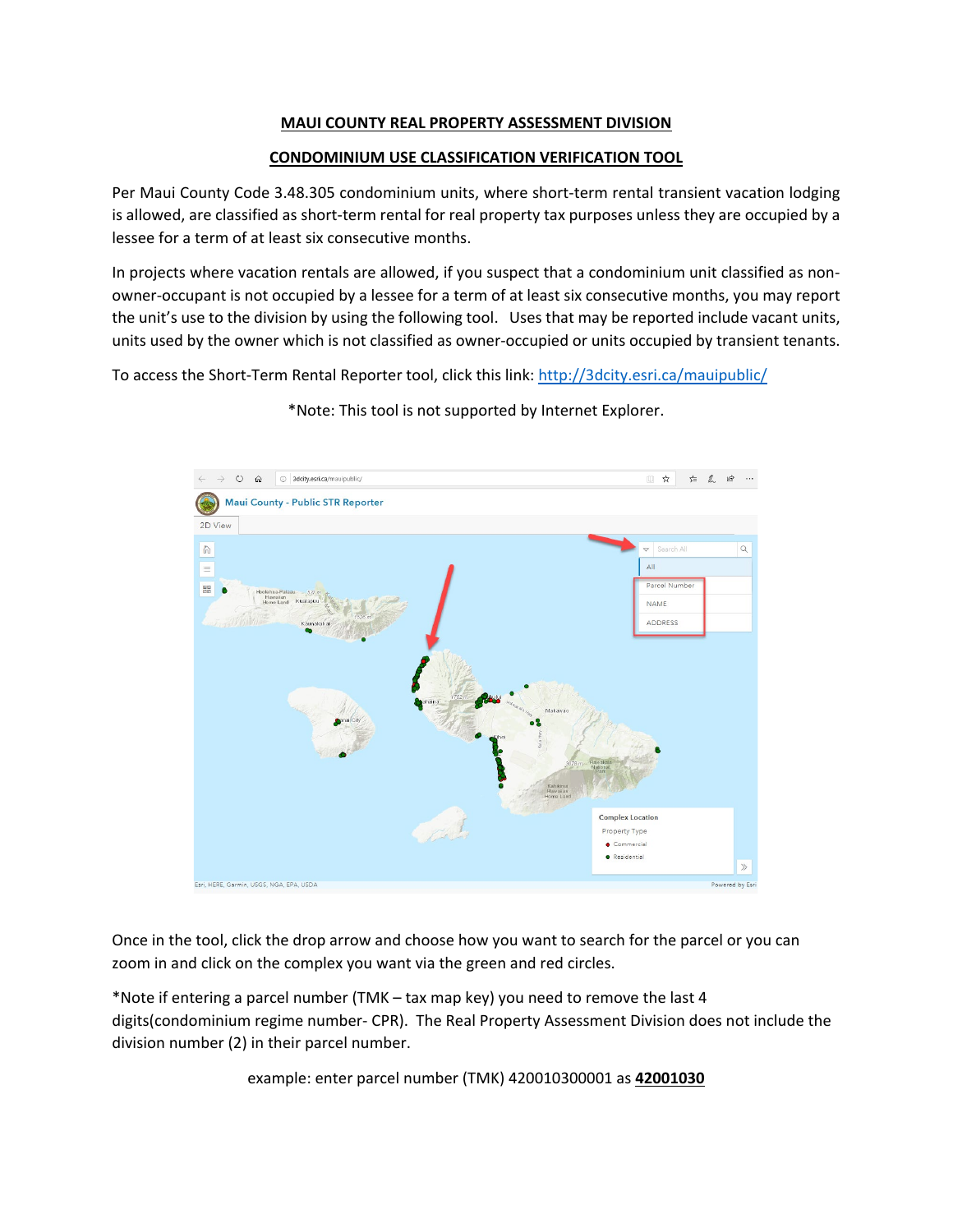

When you have selected your parcel, click on the "View 3D" button

When in 3D mode, click on the specific unit so that it is highlighted and the parcel information pulls up.

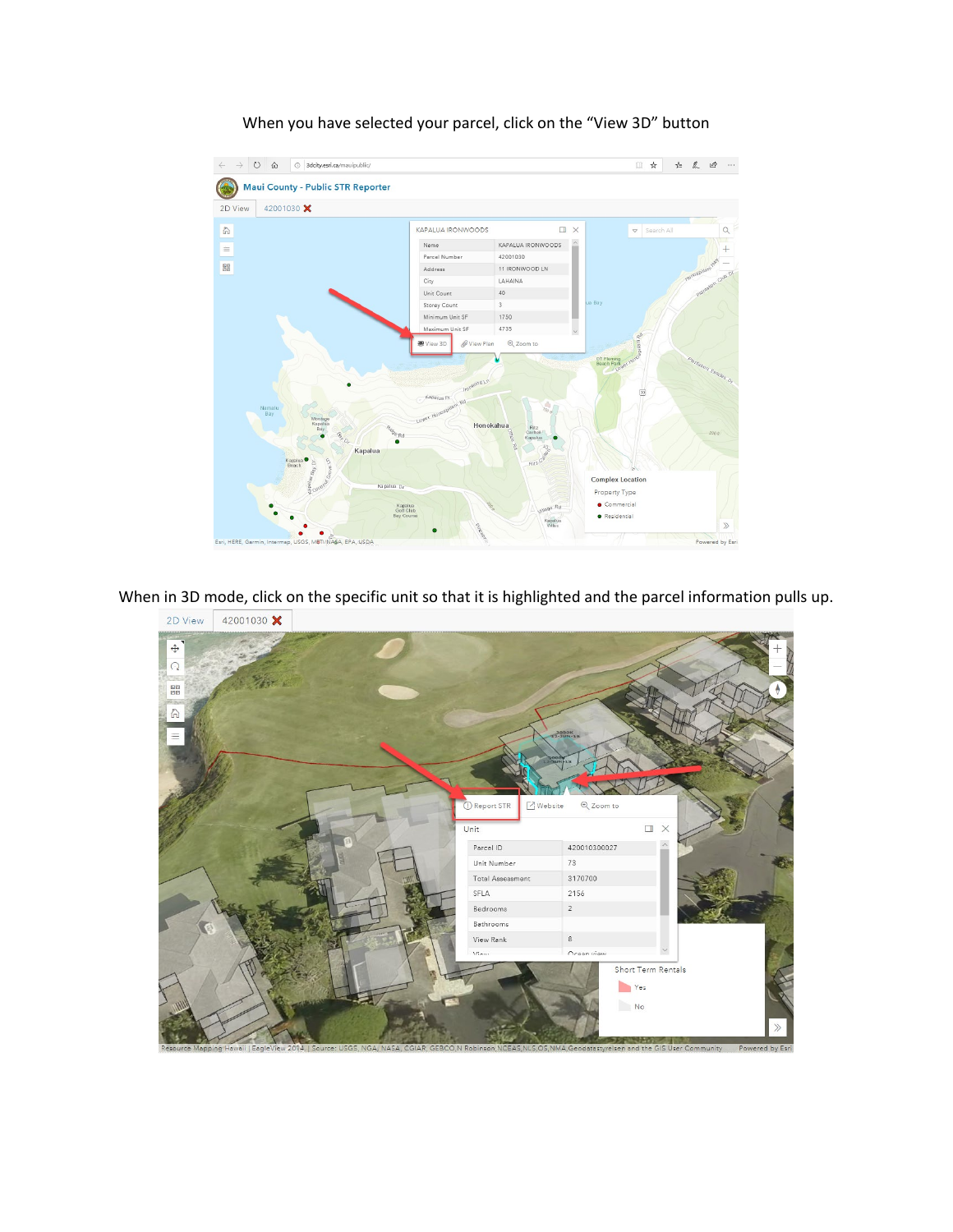## TIPS for selecting unit:

• Toggle between pan or rotate using this tool by clicking on this tool in the upper left of the



window:

Filter by floor level and select apply in the Model Tool Bar:



o If the unit you are searching for is on the first floor you can filter by floor 1 and the roof and all upper floors will be removed.

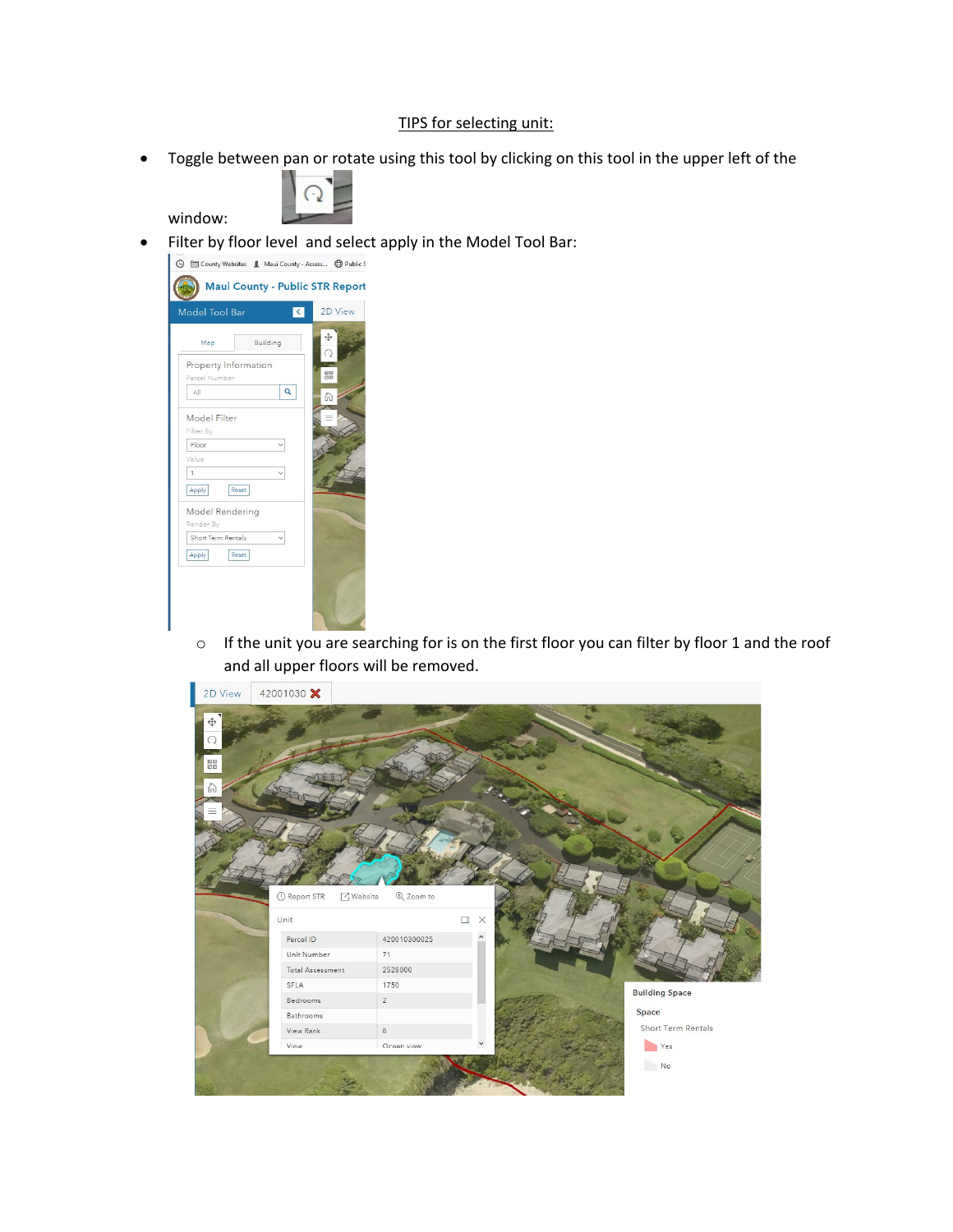If the parcel is classified as short-term rental it will be highlighted in red. If it is not classified as shortterm-rental it will be clear.



Click on the "Report STR" button to report a condominium unit that may not be classified correctly.

For example, parcel XYZ is zoned hotel and is allowed to be occupied by transient tenants. The unit is not occupied by a tenant for six consecutive months and is used by the owner as a second home. You see that it is not highlighted red and you would like to report the use so that the Real Property Assessment Division can investigate the use.